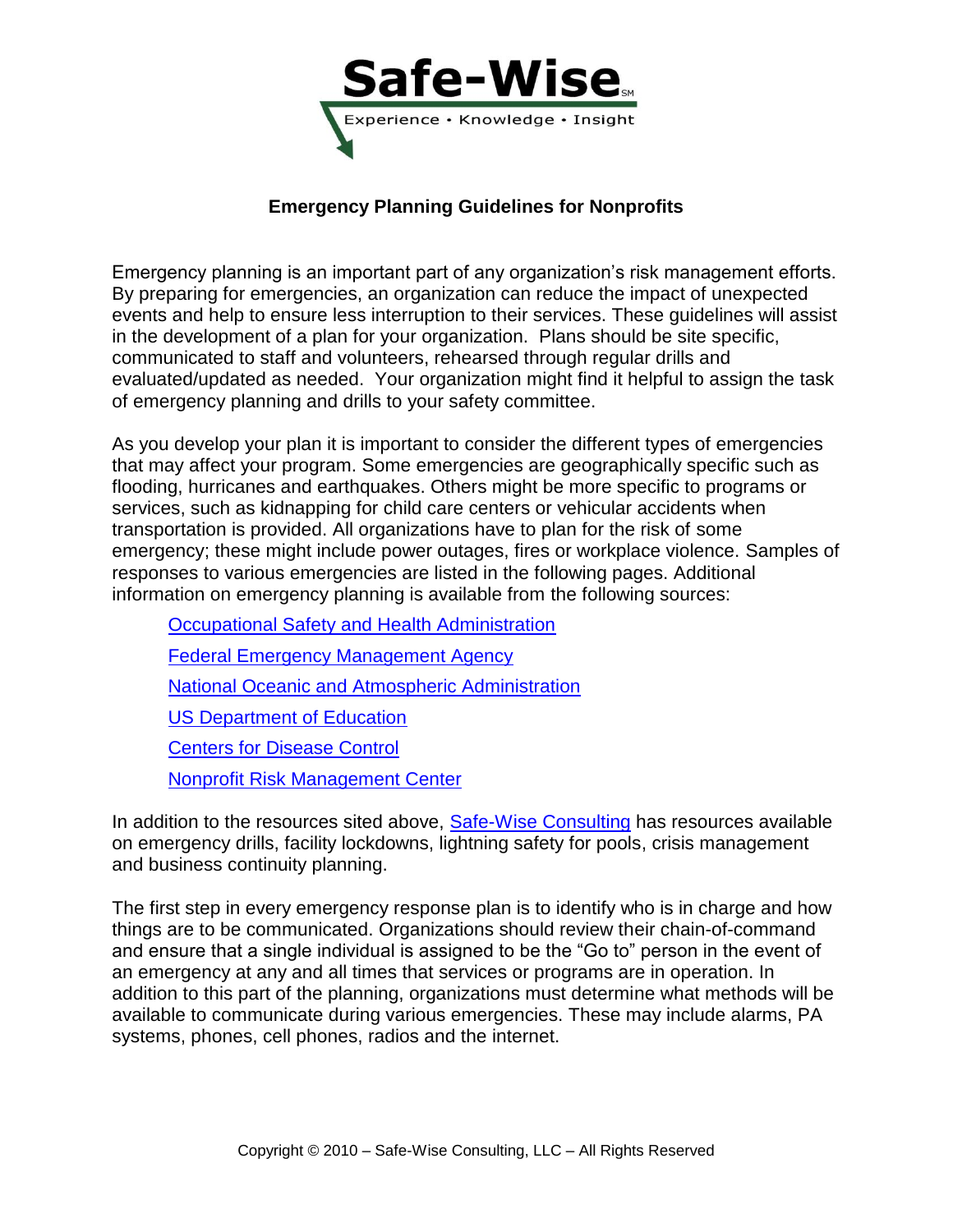# **Sample Emergency Response Plan(s):**

### **Assault on Child or Staff**

- 1. Contact the current supervisor on duty
- 2. Secure the area
- 3. Render First Aid
- 4. Contact the police (and EMS, if needed)
- 5. Staff member will stay with the victim until police, family or others arrive
- 6. Document incident

### **Bloodborne Pathogen Exposure**

- 1. If your eyes are splattered with blood or body fluids, flush immediately with water for at least five minutes. It is best to rinse under clean running water.
- 2. If blood or any body fluids get into your mouth, rinse your mouth with 50/50 mix of hydrogen peroxide and water, and rinse with plain water.
- 3. For incidents involving both eyes and mouth, report to your health care provider or medical authority immediately for follow-up treatment and care.
- 4. If you get a needle stick or puncture wound, the wound should be milked to induce bleeding.
- 5. Wash the area thoroughly with soap and water.
- 6. For any bite, scratch, or lesion that may have had blood or body fluid exposure, do the following:
	- a. Wash the area thoroughly with soap and water, or pour a small amount of hydrogen peroxide on the wound. (Hydrogen peroxide is known to destroy HIV and other viruses within seconds.)
	- b. Cover the wound with a sterile dressing
- 7. Ensure spill is removed with proper procedure and universal precautions in place
- 8. Seek medical attention for future action.
- 9. Contact supervisor
- 10. Document incident

### **Bomb Threats**

- 1. Note as much detail concerning the call as possible including: gender, accent, age, emotion, background noise and details of the threat
- 2. Immediately notify the supervisor on duty
- 3. Contact the police; follow their instructions; they are now in charge
- 4. Ensure that all members, participants and staff are safe
- 5. Follow evacuation procedures if directed to do so by police
- 6. Document incident

## **Building and Site Evacuation**

- 1. Evacuation should be initiated by supervisor on duty or authorities when risks warrant evacuation - refer to posted diagrams for exits
- 2. Contact EMS and/or police
- 3. Notify staff to assist with pool, childcare, senior and other priority areas
- 4. Notify all people to leave the building by PA system
- 5. Be calm and avoid panic and a surge at the exits provide any assistance required to elderly people, people with small children, disabled people, etc.
- 6. Check rest rooms and locker areas to make sure everyone is out
- 7. Stand by exits to make sure no one re-enters
- 8. Secure doors and assemble at a specific, safe location outside
- 9. Follow the instructions and direction of the police
- 10. Document incident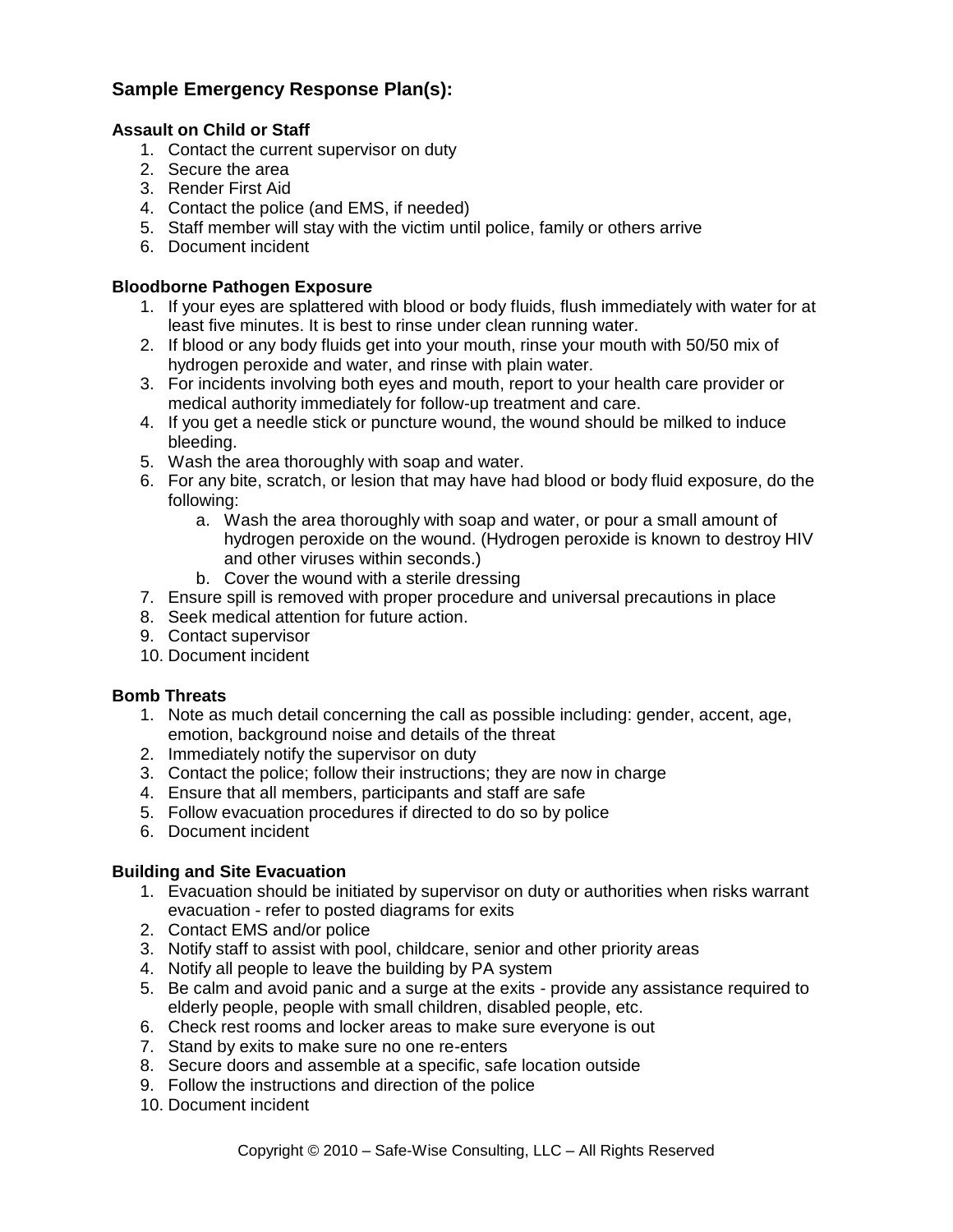## **Disorderly Persons**

There are many different situations that may occur which could cause staff and patrons discomfort because of the improper actions of others. These actions may or may not be illegal, but if they are inconsistent with the organization's values or procedures, they should not be tolerated. In the event a staff person encounters an irate or disruptive person, staff should:

- 1. Remain as calm as possible
- 2. Remember that their personal safety and that of other staff or patrons is a priority
- 3. Activate the emergency plan and ask for assistance contact the police of needed
- 4. Attempt to diffuse the situation by listening and engaging the person in conversation, using active listening techniques
- 5. Ask the person to leave if appropriate
- 6. Document the incident
- 7. Report the incident to the supervisor on duty

Behavioral expectations for patrons and staff should be communicated through a code of conduct and through posted rules within the facility. Staff should be trained in conflict resolution and workplace violence prevention so they are able to identify potentially bad situations before they explode and deal with people without escalating their distress.

### **Earthquake**

- 1. Instruct all occupants to "drop, cover and hold and remain that way until the earth stops moving
- 2. Stay away from windows, bookcases, and filing cabinets.
- 3. Hold onto the item you are using as a cover, if it moves, move with it.
- 4. If no items are available for cover, crouch by a load-bearing wall and cover your head with your with your arms
- 5. Clear pools
- 6. Check on health and safety of all occupants after the threat has passed
- 7. Check utilities for disruption/damage (gas, water, sewer)
- 8. Contact EMS before any evacuation of the facility if damage has occurred
- 9. Document incident

*Outdoors:*

- 1. "Drop, cover and hold," keeping away from glass, bricks, and power lines
- 2. If you are near a building and there is no safer location, take cover in a doorway

### **Electrical Storm**

*Indoors:*

- 1. Clear pool area and secure doors
- 2. Clear all wet areas including showers and changing rooms
- 3. Turn off computers
- 4. Avoid use of landline phones
- 5. Encourage all members, guests and staff to stay indoors away from windows and doors
- 6. Wait 30 minutes

### *Outdoors:*

- 1. Immediately seek shelter
- 2. If shelter is not available, use a vehicle (car, van or bus) for shelter
- 3. Avoid open areas or lone tall objects
- 4. Suspend all water activities
- 5. Wait 30 minutes before beginning activity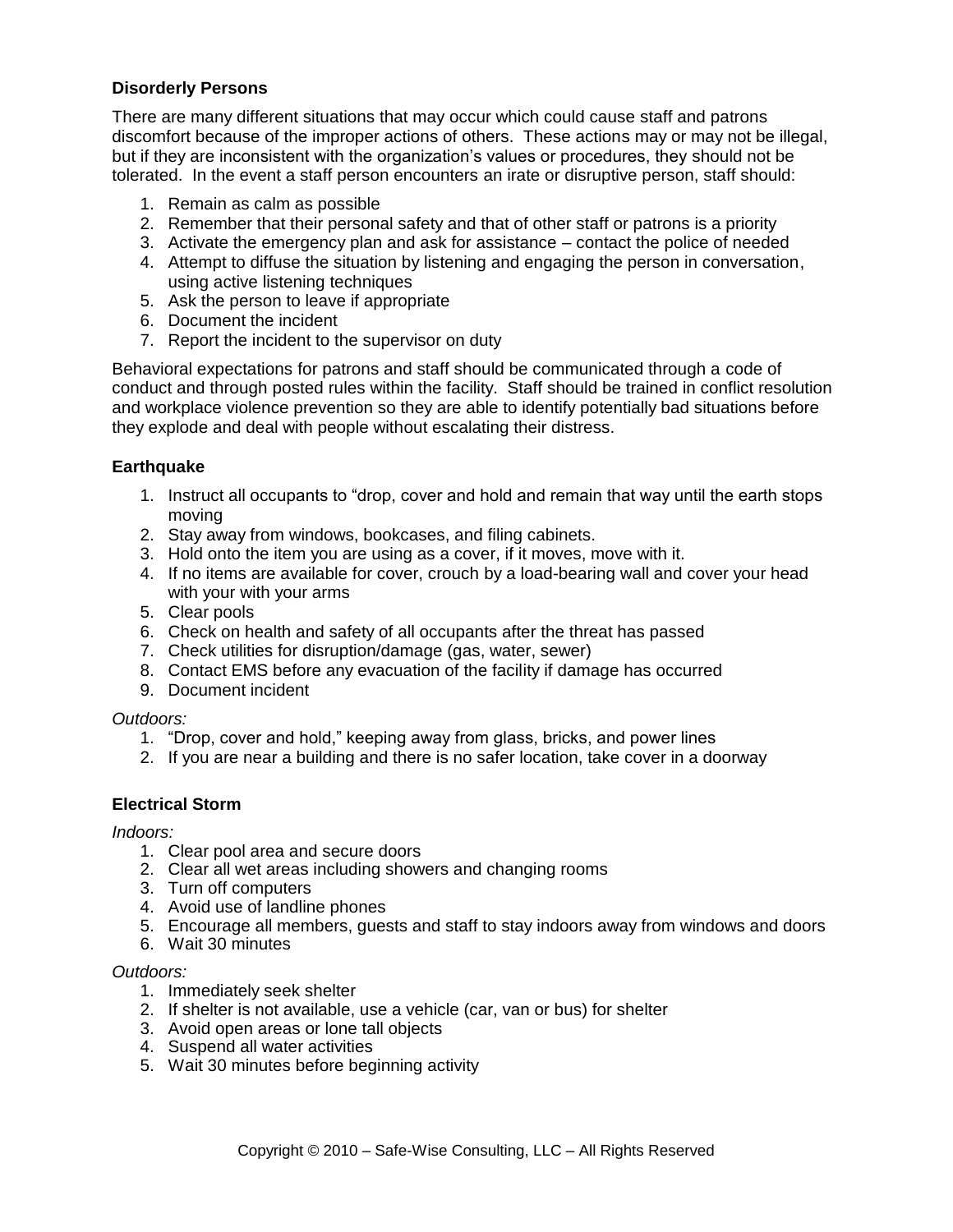## **Fire Alarm/Emergency**

*If smoke or fire is seen:*

- 1. Activate fire alarm if not sounding
- 2. Evacuate everyone in facility, including staff; drop and crawl to avoid smoke and close doors behind you
- 3. Call 911 from outside the building
- 4. Staff in charge of youth should take attendance

### *If no smoke or fire is seen:*

- 5. Follow steps above and:
- 6. If safe to do so, search the building for anyone missing
- 7. Supervisor on duty will check area of concern and use fire extinguisher if safe to do so
- 8. Follow Site Evacuation procedure if appropriate
- 9. Communicate with EMS
- 10. Document incident

## **Intruders at Camp**

- 1. Unfamiliar persons on the camp property may range from someone lost and looking for directions to a person with intent to do harm to persons or property. Some judgment must be made on the part of staff. Be observant as to the make, model, and license number of the car. Persons should be questioned to ascertain who they are and why they are here. Do not antagonize the intruder. Be polite, give assistance if possible, refer the person to the camp office, or ask them to leave. Observe that the person leaves site.
- 2. If the appearance of the unfamiliar person makes you uncomfortable, approach with another staff member. Someone should stay with the campers away from the situation.
- 3. If the person seems threatening in any way, do not approach or take any chances. Remove yourselves and the campers from the area, notify the camp office, and observe the whereabouts of the person.
- 4. If you see or suspect an intruder in camp at night, immediately and quietly notify the other staff members and the camp office. Check all camper sleeping areas with a head count. In order to prevent false alarms and unnecessary fright, all camp personnel will carry flashlights and identify themselves when walking in the camp at night.
- 5. Teach the campers to come quietly and tell you if they see an unfamiliar person on the property. If a child encounters an unfamiliar person, real or imagined, never tell the child that "it really wasn't anything," "there is no need to be afraid," or "it was just your imagination." Frightened children need to be allowed to experience their fear, to know that it is okay to be afraid, and to talk about their experience.
- 6. Notify the camp director immediately of any intruders.
- 7. Complete an incident report and any other reports requested.

## **Kidnapping**

When a child has been kidnapped or removed from a program without authorization, staff should respond by:

- 1. Activating the emergency plan and notifying other staff
- 2. Securing the facility
- 3. Notify the supervisor on duty
- 4. Taking attendance for all youth and initiating search teams of staff
- 5. Notify the Police Department and provide the following info: child's name and age, physical and clothing description of the child, including any distinguishing marks such as birthmarks, and time and location child was last seen
- 6. Notify local Child Care authority if applicable
- 7. Document incident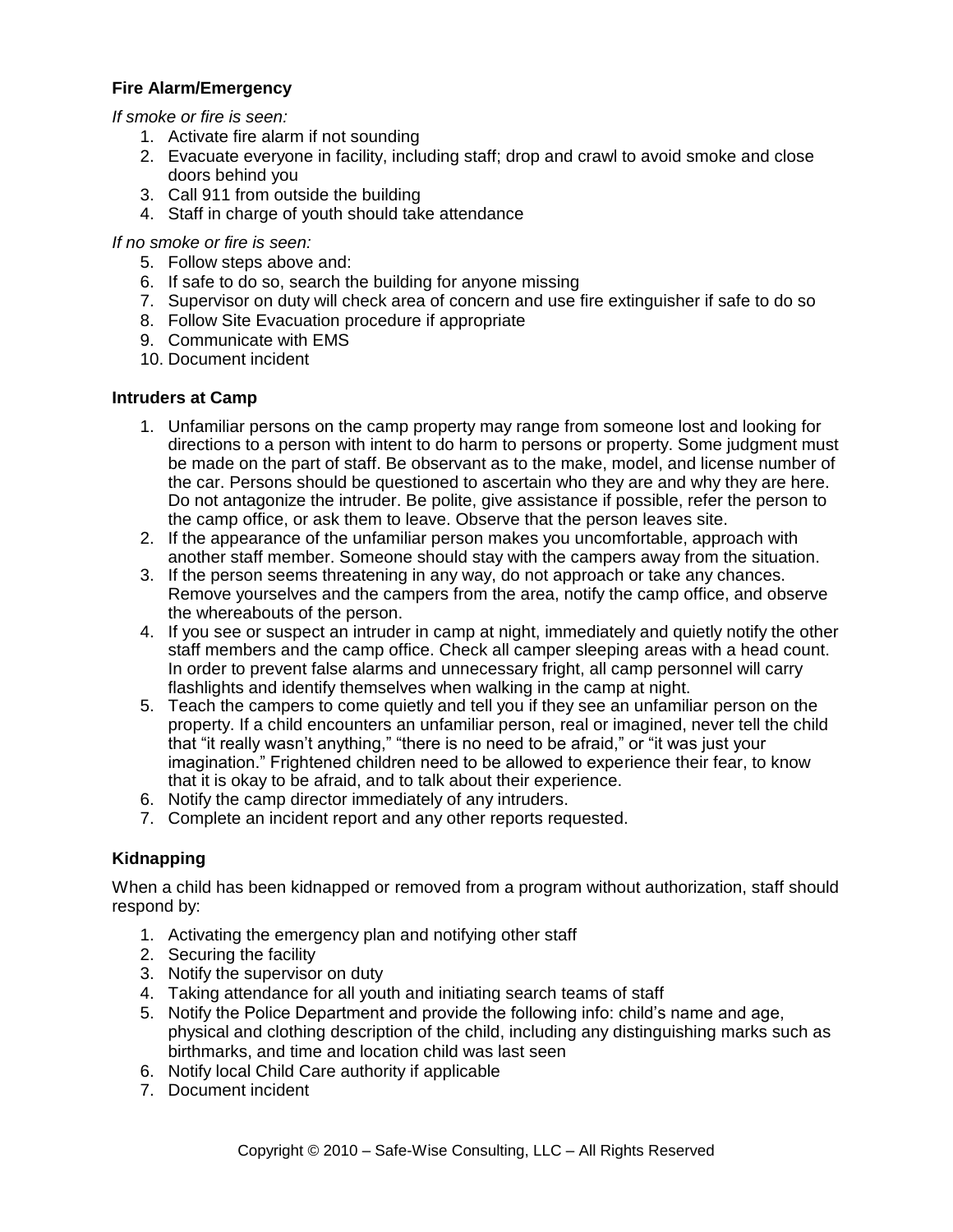## **Lockdown**

### *When to activate a Lockdown?*

- 1. When notified to do so by local police or government
- 2. When an armed person (gun/weapon) is identified in the facility or on the grounds
- 3. The sound of a discharged firearm is heard
- 4. A child has been indentified as missing

### *Who activates a Lockdown?*

- 1. The Executive Director or their designee may activate a Lockdown when an appropriate (see above) emergency is evident
- 2. Any immediate life-threatening situation must be reported immediately
- 3. Anyone observing or suspecting a dangerous situation must immediately notify Executive Director or their designee
- 4. The Executive Director or their designee will immediately notify the Police upon activation of a Lockdown

## *Prior to an emergency:*

- 1. Review lockdown and evacuation procedures with staff, patrons, youth and parents. Clearly communicate how parents should respond to the emergency and how their children will be protected.
- 2. Identify communication strategies for notifying police, fire, health officials, staff, patrons and parents. These may include radio, landlines, cell phones, text messages, email and other means. Secondary means for communications should be identified in the event the primary communication method is not available. Prepare phone and other communication lists.
- 3. Identify meeting room select an internal room, preferably one without windows for those in the facility to assemble.

*During an emergency:*

- 1. Activate Lockdown
- 2. Notify all concerned
- 3. Staff account for all children and occupants
- 4. Secure facility, post signage
- 5. Move to meeting place/room
- 6. Wait for further instructions and/or until Lockdown is cleared

## **Missing or Fleeing Child**

When a child is missing or suspected of fleeing a program, staff should respond by:

- 1. Activating the emergency plan and notifying other staff
- 2. Securing the facility
- 3. Notify the supervisor on duty
- 4. Taking attendance for all youth and initiating search teams of staff
- 5. Notify the Police Department (number)
- 6. Notify the child's parents
- 7. Notify local Child Care authority if applicable
- 8. Document incident

## **Power Outage**

- 1. Emergency lighting will be activated and flashlights are located with First aid kits
- 2. Call 911 if concerned about a fire or safety hazard
- 3. Clear pools, gymnasiums and fitness centers
- 4. Supervisor on duty will contact property manager, if needed
- 5. Evacuate and secure the facility if power has not returned after 30 minutes
- 6. Document incident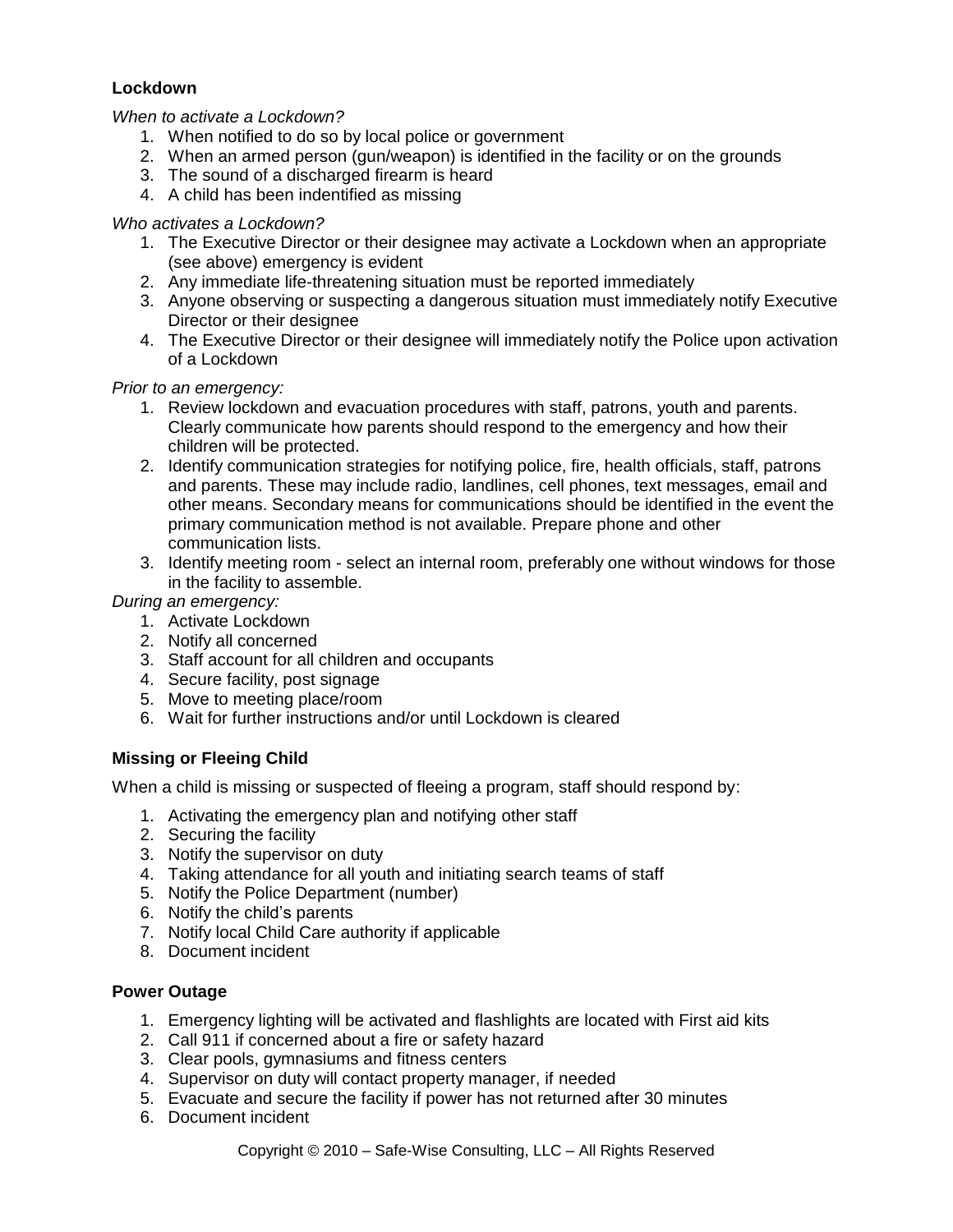### **Shelter in Place** (see also Lockdowns**):**

Plans for reaction to the atmospheric or environmental release of chemical, biological or other hazardous materials should include a Shelter in Place procedure. In these situations it may be necessary to seek shelter at a designated location and seal the premises when notified by authorities.

*When to activate Shelter in Place procedures?*

- 1. When notified to do so by local police or government
- 2. When notified through radio, television or other emergency communication system
- 3. When a hazardous chemical has been released

### *During an emergency:*

- 1. Activate Shelter in Place procedures
- 2. Notify all concerned
- 3. Staff account for all children and occupants
- 4. Secure facility, post signage
- 5. Deactivate air handling system(s)
- 6. Forward calls to meeting room phone
- 7. Move to meeting place/room
- 8. Seal room
- 9. Wait for further instructions

Local officials are the best source of information; following their instructions during and after emergencies is the safest choice. Shelter in Place instructions are usually provided for durations of a few hours.

### **Site Evacuation for childcare:**

- 1. If it is determined that staff and children will be moved to the alternate site location distant from the childcare, assign children to a designated teacher
- 2. Staff should bring the following items to the alternate sites:
	- a. class/staff attendance sheets and visitor sign-in sheets
	- b. children's emergency and medical information/supplies
	- c. cell phone, if available
- 3. Children will be taken to the alternate site location by walking, vans or the safest means possible
- 4. Once at the alternate site location, take attendance again. Teachers must remain with their group of children until the children are picked up by parents or emergency contacts
- 5. Director will continue to communicate with parents and coordinate pick-up of children
- 6. Director will report incident to licensor
- 7. Director will complete a written incident report

### **Suspicious Mail or Package**

- 1. Do not touch, smell, or taste unknown substances
- 2. Cover substance with paper, trash can, clothes or other material
- 3. Evacuate and seal off room
- 4. Wash hands thoroughly
- 5. Notify supervisor on duty
- 6. Mark room as "Dangerous"
- 7. Contact police
- 8. Make a list of anyone present in the room at the incident to provide to police
- 9. Document incident